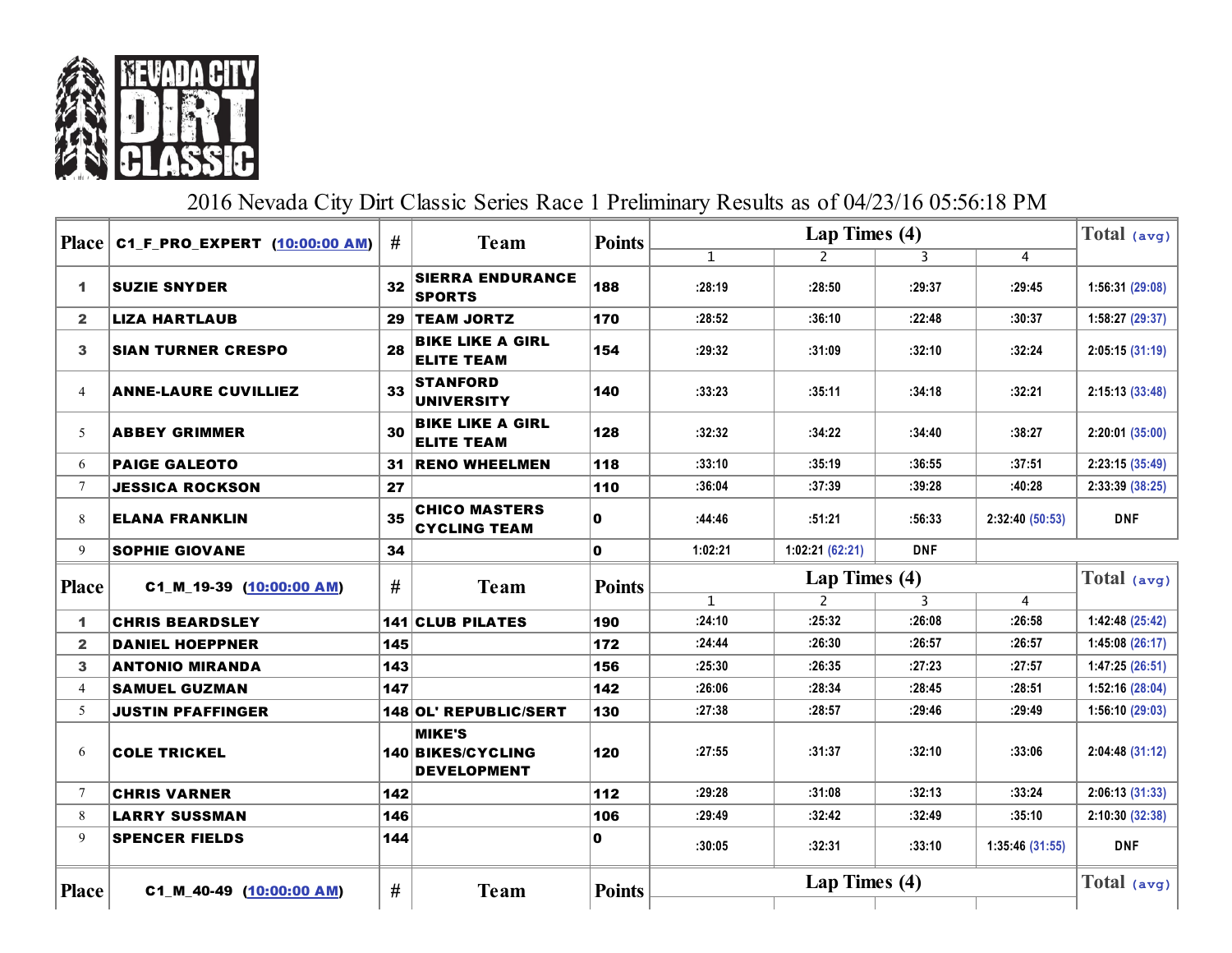|                   |                                             |        |                           |               | 1                      | 2                               | 3           | 4               |                 |
|-------------------|---------------------------------------------|--------|---------------------------|---------------|------------------------|---------------------------------|-------------|-----------------|-----------------|
| 1.                | <b>BRANDON DYKSTERHOUSE</b>                 | 166    |                           | 186           | :25:07                 | :25:56                          | :26:50      | :27:01          | 1:44:54(26:14)  |
| $\mathbf{2}$      | <b>RICH GASAWAY</b>                         | 170    |                           | 168           | :25:44                 | :27:10                          | :27:43      | :28:23          | 1:49:00(27:15)  |
| 3                 | <b>BRIAN TILFORD</b>                        |        | <b>165 TBONE RACING</b>   | 152           | :27:08                 | :29:00                          | :29:20      | :29:17          | 1:54:45(28:41)  |
| 4                 | <b>JEFF LANDAUER</b>                        | 169    |                           | 138           | :28:22                 | :29:37                          | :29:56      | :29:56          | 1:57:51 (29:28) |
| 5                 | <b>JON PRITCHETT</b>                        |        | 167 OL' REPUBLIC/SERT     | 126           | :29:03                 | :30:31                          | :30:51      | :31:08          | 2:01:33(30:23)  |
| 6                 | <b>JESSE WARDA</b>                          | 168    |                           | 116           | :29:23                 | :30:43                          | :31:16      | :31:33          | 2:02:55(30:44)  |
| 7                 | <b>PHIL SMITH</b>                           | 171    |                           | 0             | <b>DNF</b>             |                                 |             |                 |                 |
| <b>Place</b>      | C1_M_50+ (10:00:00 AM)                      | #      | <b>Team</b>               | <b>Points</b> |                        | Lap Times (4)                   |             |                 | Total $(avg)$   |
|                   |                                             |        |                           |               | 1                      | $\overline{2}$                  | 3           | 4               |                 |
| 1.                | <b>BLAKE BOCKIUS</b>                        | 179    |                           | 186           | :29:09                 | :29:11                          | :29:33      | :29:29          | 1:57:22 (29:20) |
| $\mathbf{2}$      | DAN GOLDSMITH                               |        | 185 OL' REPUBLIC/SERT     | 168           | :29:05                 | :29:41                          | :30:07      | :30:23          | 1:59:16 (29:49) |
| 3                 | <b>RYOSEI KANEKO</b>                        | 178    |                           | 152           | :28:59                 | :29:55                          | :30:43      | :30:49          | 2:00:26 (30:07) |
| 4                 | <b>GRAIG LINDBERG</b>                       | 281    |                           | 138           | :29:11                 | :30:36                          | :31:47      | :32:56          | 2:04:30(31:08)  |
| 5                 | <b>MARK MCKENNY</b>                         | 186    |                           | 126           | :32:54                 | :35:53                          | :39:27      | :41:00          | 2:29:14(37:18)  |
| 6                 | <b>ANDREW HEGELEIN</b>                      |        | <b>177 LEADOUT RACING</b> | 116           | :33:47                 | :37:50                          | :38:53      | :39:39          | 2:30:09 (37:32) |
| <b>Place</b>      | C1_M_JR_15-18 (10:00:00 AM)                 | #      | <b>Team</b>               | <b>Points</b> | $\mathbf{1}$           | Lap Times (4)<br>$\overline{2}$ | 3           | $\overline{4}$  | Total (avg)     |
| 1                 | <b>NATHANIEL WARFIELD</b>                   | 191    |                           | 182           | :29:38                 | :31:56                          | :32:14      | :33:15          | 2:07:03 (31:46) |
| $\mathbf{2}$      | <b>DANE NEITSCH</b>                         | 114    |                           | 164           | :32:56                 | :31:52                          | :32:16      | :33:05          | 2:10:09(32:32)  |
| 3                 | <b>ASHER NEITSCH</b>                        | 113    |                           | 148           | :30:30                 | :33:50                          | :35:08      | :36:31          | 2:15:59(33:60)  |
| <b>Place</b>      | C1_M_PRO (10:00:00 AM)                      | #      | <b>Team</b>               | <b>Points</b> |                        | Lap Times (4)                   |             |                 | Total $(avg)$   |
|                   |                                             |        |                           |               | $\mathbf{1}$<br>:23:19 | $\overline{2}$<br>:24:52        | 3<br>:24:01 | 4<br>:24:29     | 1:36:41(24:10)  |
| 1.                | JUSTIN THOMAS                               | 4      | <b>RENO WHEELMEN</b>      | 182           | :23:21                 | :24:52                          | :24:30      | :24:51          | 1:37:34(24:23)  |
| $\mathbf{2}$<br>3 | <b>BRYCE LEWIS</b><br><b>CLINT CLAASSEN</b> | 5<br>3 | <b>BEAR DEVELOPMENT</b>   | 164<br>148    | :25:13                 | :26:50                          | :26:52      | :28:04          |                 |
|                   |                                             |        | <b>SANTA CRUZ / FOX</b>   |               |                        |                                 |             |                 | 1:46:59(26:45)  |
| <b>Place</b>      | $C2_F_19 + (10:01:43 AM)$                   | #      | <b>Team</b>               | <b>Points</b> |                        | Lap Times (3)                   |             | Total (avg)     |                 |
|                   |                                             |        |                           |               | 1                      | $\mathbf{2}^{\prime}$           | 3           |                 |                 |
| 1                 | <b>AMY MORRISON</b>                         | 64     | <b>MARIN/RABOBANK</b>     | 179           | :32:36                 | :33:37                          | :32:57      | 1:39:10(33:03)  |                 |
| 2                 | <b>SARAH EDWARDS</b>                        | 63     |                           | 161           | :33:45                 | :33:10                          | :32:57      | 1:39:52(33:17)  |                 |
| 3                 | <b>AMY CHATOWSKY</b>                        | 65     |                           | 145           | :35:38                 | :36:13                          | :36:50      | 1:48:41 (36:14) |                 |
| $\overline{4}$    | <b>LORAN VILAS</b>                          | 68     |                           | 131           | :39:08                 | :41:01                          | :40:38      | 2:00:47(40:16)  |                 |
| 5                 | <b>EMMA BOCKIUS</b>                         | 69     |                           | 119           | :41:03                 | :44:26                          | :43:14      | 2:08:43(42:54)  |                 |
| 6                 | <b>LAURIE STARK</b>                         | 66     |                           | 109           | :42:01                 | :46:20                          | :46:14      | 2:14:35 (44:52) |                 |
| 7                 | <b>CHRISTINE CREMO</b>                      | 67     |                           | 101           | :45:16                 | :49:26                          | :51:23      | 2:26:05 (48:42) |                 |
| <b>Place</b>      |                                             |        | <b>Team</b>               | <b>Points</b> |                        | Lap Times (3)                   |             | Total (avg)     |                 |
|                   | C2_M_19-39 (10:02:00 AM)                    | #      |                           |               | $\mathbf{1}$           | $\mathbf{2}$                    | 3           |                 |                 |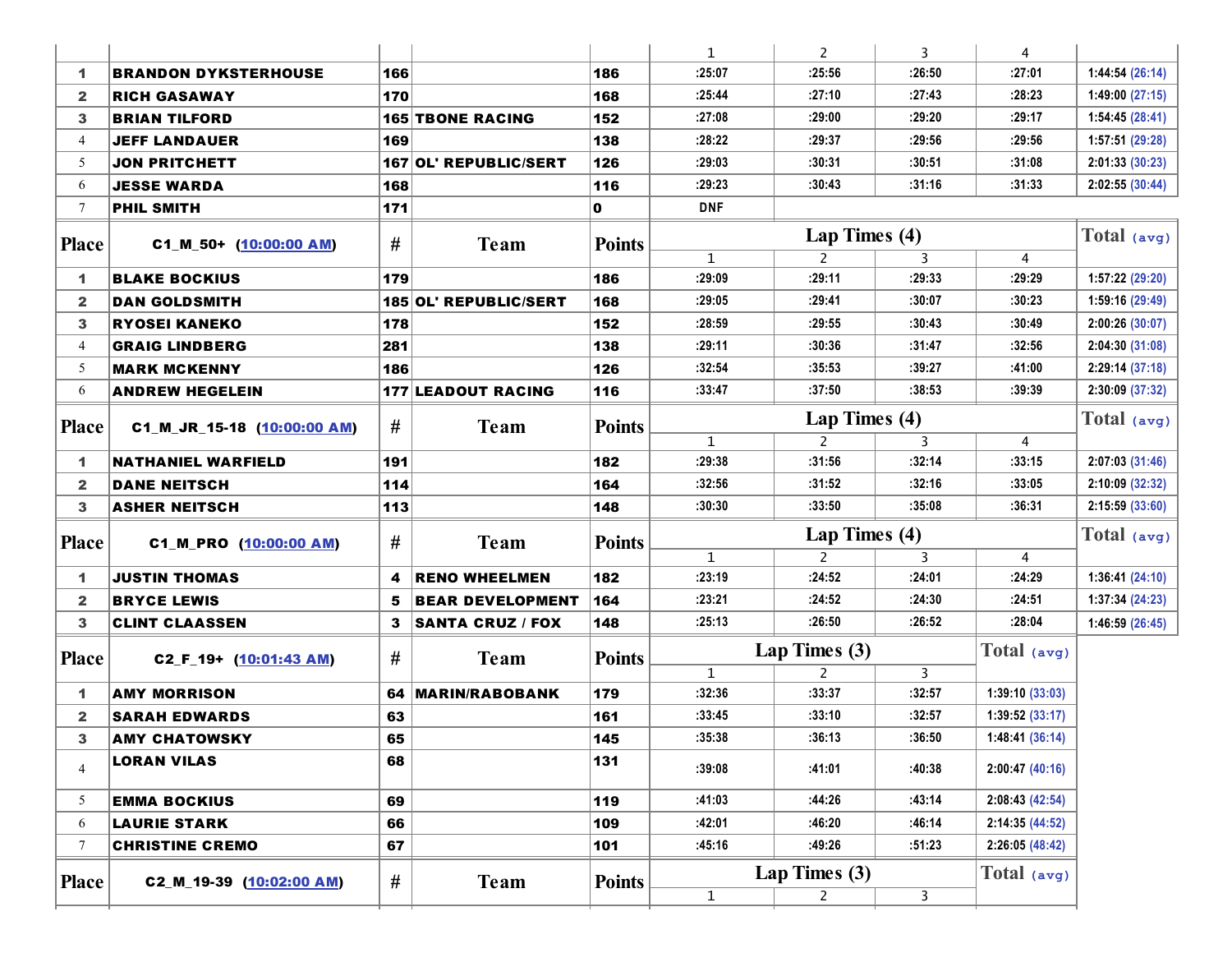| 1              | <b>TYLER GREBE</b>       | 229 |                                      | 186           | :28:37       | :30:01         | :29:59          | 1:28:37 (29:32) |
|----------------|--------------------------|-----|--------------------------------------|---------------|--------------|----------------|-----------------|-----------------|
| $\mathbf{2}$   | <b>NATHAN POWELL</b>     | 231 |                                      | 168           | :28:32       | :30:36         | :29:57          | 1:29:05 (29:42) |
| 3              | <b>SETH WARFIELD</b>     | 234 |                                      | 152           | :29:05       | :30:48         | :30:11          | 1:30:04(30:01)  |
| $\overline{4}$ | <b>MICHAEL TEW</b>       |     | <b>246 WELGE AUTOMOTIVE</b>          | 138           | :30:59       | :33:01         | :34:07          | 1:38:07 (32:42) |
| 5              | <b>RUDY GAITON</b>       | 244 |                                      | 126           | :29:24       | :33:36         | :37:44          | 1:40:44(33:35)  |
| 6              | <b>SEAN ESSON</b>        | 245 |                                      | 116           | :34:58       | :36:09         | :36:14          | 1:47:21(35:47)  |
| $\tau$         | <b>CHANNING VENEGAS</b>  | 233 |                                      | 108           | :33:35       | :35:56         | :43:00          | 1:52:31 (37:30) |
| 8              | <b>THOMAS MEESKE</b>     | 232 |                                      | 102           | :31:54       | :34:47         | :46:32          | 1:53:13(37:44)  |
| 9              | <b>AARON JOHNSON</b>     |     | <b>228 SABA DIRT RIDERS</b>          | 97            | :35:01       | :38:51         | :41:45          | 1:55:37 (38:32) |
| 10             | <b>SEAN VALENTINE</b>    | 230 |                                      | 93            | :35:06       | :42:29         | :45:53          | 2:03:28 (41:09) |
| 11             | <b>GREGG NEITSCH</b>     | 247 |                                      | 0             | :37:46       | :35:20         | 1:13:06 (36:33) | <b>DNF</b>      |
| 12             | <b>COLE DAVIS</b>        | 248 |                                      | $\mathbf 0$   | :32:07       | :32:07(32:07)  | <b>DNF</b>      |                 |
| 13             | <b>PETER SAINSBURY</b>   | 310 |                                      | $\mathbf 0$   | <b>DNF</b>   |                |                 |                 |
| <b>Place</b>   | C2_M_40-49 (10:02:00 AM) | #   | <b>Team</b>                          | <b>Points</b> |              | Lap Times (3)  |                 | Total $(avg)$   |
|                |                          |     |                                      |               | $\mathbf{1}$ | $\overline{2}$ | 3               |                 |
| 1              | <b>CHAD TALACH</b>       | 253 |                                      | 182           | :28:26       | :29:15         | :29:44          | 1:27:25 (29:08) |
| $\mathbf{2}$   | <b>CHRIS MILLER</b>      | 258 |                                      | 164           | :28:40       | :29:33         | :30:43          | 1:28:56 (29:39) |
| 3              | <b>JOHN RIGGS</b>        |     | <b>250 CBRE</b>                      | 148           | :29:27       | :29:45         | :29:56          | 1:29:08 (29:43) |
| 4              | <b>RUSTY BUHOLZ</b>      | 256 |                                      | 134           | :29:47       | :30:39         | :30:17          | 1:30:43(30:14)  |
| 5              | <b>KC MARES</b>          |     | 257 RENO WHEELMEN                    | 122           | :29:09       | :31:03         | :30:32          | 1:30:44(30:15)  |
| 6              | <b>MIKE DEAN</b>         | 251 |                                      | 112           | :30:39       | :31:49         | :33:33          | 1:36:01(32:00)  |
| $\tau$         | <b>HUY NGUYEN</b>        | 259 |                                      | 104           | :31:51       | :33:26         | :33:33          | 1:38:50(32:57)  |
| 8              | <b>DENNIS CRESPO</b>     |     | 254 ROSEVILLE CYCLERY                | 98            | :31:53       | :34:52         | :37:58          | 1:44:43(34:54)  |
| 9              | <b>COURTNEY COOK</b>     | 252 |                                      | 93            | :36:06       | :38:36         | :40:00          | 1:54:42(38:14)  |
| 10             | <b>MATT BUNN</b>         | 255 | <b>GLOFUR</b><br><b>ABOMINATION</b>  | 0             | <b>DNF</b>   |                |                 |                 |
|                |                          |     |                                      |               |              | Lap Times (3)  | Total (avg)     |                 |
| <b>Place</b>   | C2_M_50-59 (10:02:00 AM) | #   | <b>Team</b>                          | <b>Points</b> | $\mathbf{1}$ | $\overline{2}$ | 3               |                 |
| 1.             | <b>JOHN SEIVERT</b>      |     | $\vert^{278}\vert$ OL' REPUBLIC/SERT | 182           | :29:53       | :31:48         | :32:22          | 1:34:03(31:21)  |
| $\mathbf{2}$   | <b>MICHAEL BRAUN</b>     | 274 |                                      | 164           | :32:46       | :34:17         | :35:29          | 1:42:32(34:11)  |
| 3              | <b>ED CRUZ</b>           | 280 |                                      | 148           | :34:36       | :35:33         | :35:32          | 1:45:41(35:14)  |
| 4              | <b>COLIN CARR-HILL</b>   | 275 |                                      | 134           | :34:15       | :36:01         | :35:46          | 1:46:02(35:21)  |
| 5              | <b>MIKE WITHERS</b>      | 276 |                                      | 122           | :35:12       | :36:14         | :36:10          | 1:47:36(35:52)  |
| 6              | <b>NORADINO SALAS</b>    | 277 |                                      | 112           | :35:29       | :36:20         | :38:41          | 1:50:30(36:50)  |
| $\tau$         | <b>MARK HODGES</b>       |     | <b>269 SABA DIRT RIDERS</b>          | 104           | :35:33       | :50:10         | :40:56          | 2:06:39(42:13)  |
| 8              | <b>PAUL CURRIE</b>       | 268 | <b>MILCOGENERAL</b><br><b>RACING</b> | 0             | <b>DNF</b>   |                |                 |                 |
| 9              | <b>KARL FANKHAUSER</b>   | 279 |                                      | 0             | <b>DNF</b>   |                |                 |                 |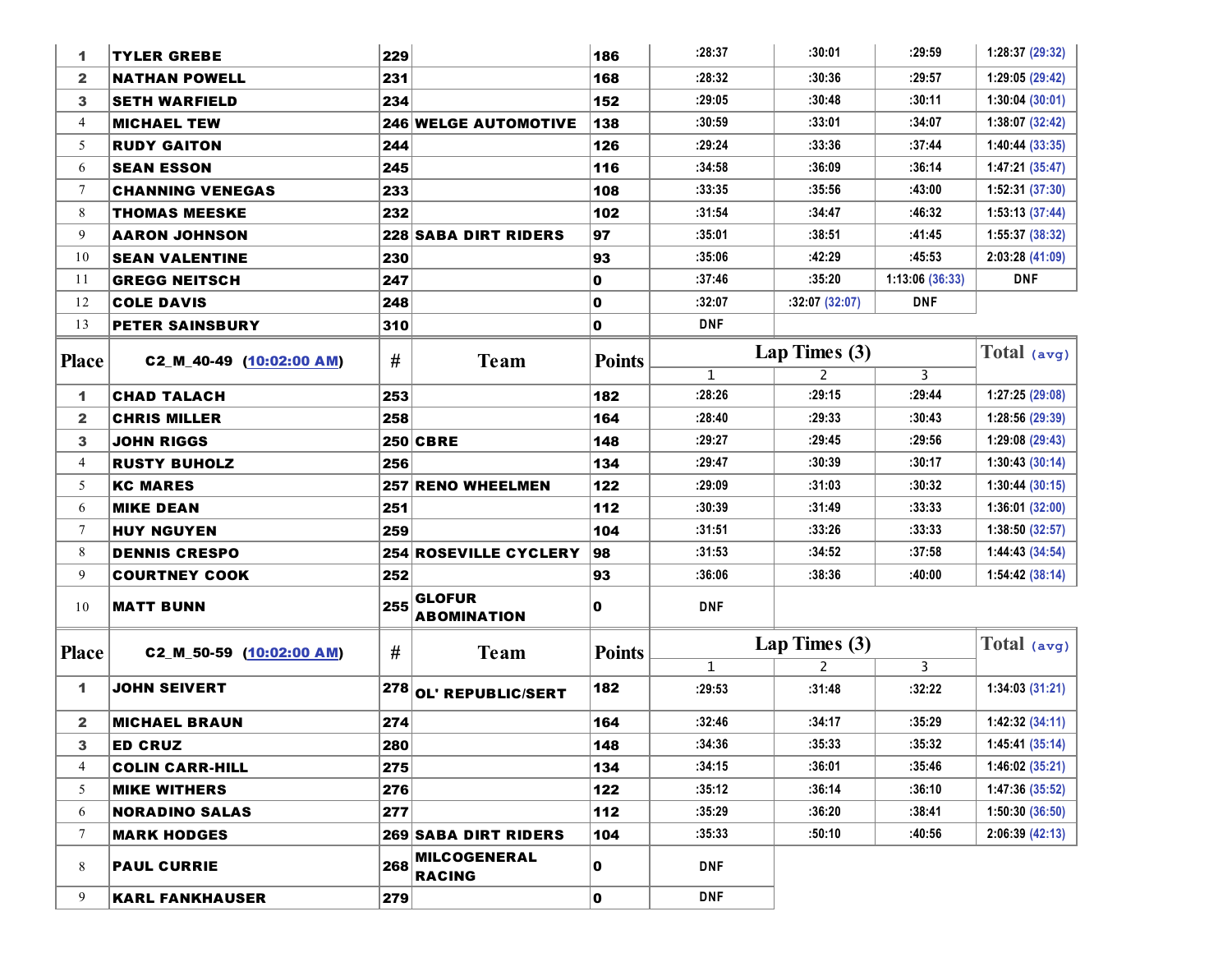| <b>Place</b>   | C2_M_60+ (10:02:00 AM)      | #   | <b>Team</b>                | <b>Points</b> | Lap Times (3) | Total (avg)     |                |                 |
|----------------|-----------------------------|-----|----------------------------|---------------|---------------|-----------------|----------------|-----------------|
|                |                             |     |                            |               | 1             | 2               | 3              |                 |
| 1              | <b>GEORGE CRUZ</b>          | 48  |                            | 179           | :35:09        | :36:01          | :35:59         | 1:47:09 (35:43) |
| $\mathbf{2}$   | <b>MARK KOVACIC</b>         | 47  | <b>SABA DIRT RIDERS</b>    | 161           | :36:08        | :35:47          | :35:35         | 1:47:30 (35:50) |
| 3              | <b>STEVE RUSSELL</b>        | 49  |                            | 145           | :36:31        | :39:05          | :39:08         | 1:54:44(38:15)  |
| $\overline{4}$ | <b>DALE GREENHALGH</b>      | 52  |                            | 131           | :36:42        | :38:48          | :40:36         | 1:56:06 (38:42) |
| 5              | <b>TOZZ REYNOLDS</b>        | 51  |                            | 119           | :36:40        | :40:33          | :42:48         | 2:00:01(40:00)  |
| 6              | <b>ROD MCCOLLOUGH</b>       | 50  | <b>SABA DIRT RIDERS</b>    | 109           | :42:43        | :47:56          | :49:06         | 2:19:45(46:35)  |
| $\tau$         | <b>ROBERT WELGE</b>         |     | 53 WELGE AUTOMOTIVE        | 0             | :39:23        | :39:23(39:23)   | <b>DNF</b>     |                 |
|                |                             | #   |                            |               |               | Lap Times $(3)$ |                | Total $(avg)$   |
| <b>Place</b>   | C2_M_JR_15-18 (10:02:00 AM) |     | <b>Team</b>                | <b>Points</b> | $\mathbf{1}$  | 2               | 3              |                 |
| 1              | <b>RYAN GONZALES</b>        |     | 209 LIMITLESS              | 174           | :28:58        | :28:39          | :28:51         | 1:26:28 (28:49) |
| 2              | <b>BENJAMIN MCCANDLESS</b>  | 210 |                            | 0             | :36:15        | :36:15(36:15)   | <b>DNF</b>     |                 |
| <b>Place</b>   | C3_F_19+ (10:03:43 AM)      | #   | <b>Team</b>                | <b>Points</b> | Lap Times (2) |                 | Total $(avg)$  |                 |
|                |                             |     |                            |               | $\mathbf{1}$  | 2               |                |                 |
| 1              | <b>ALISON MARTIN</b>        | 372 |                            | 168           | :38:16        | :38:18          | 1:16:34(38:17) |                 |
| $\mathbf{2}$   | <b>JENNIFER RAY</b>         | 373 |                            | 150           | :38:20        | :38:42          | 1:17:02(38:31) |                 |
| 3              | <b>ABIGAIL CREWS</b>        | 374 |                            | 134           | :38:56        | :39:22          | 1:18:18(39:09) |                 |
| $\overline{4}$ | <b>LISA MCCANDLESS</b>      | 375 |                            | 120           | :43:43        | :48:00          | 1:31:43(45:52) |                 |
| <b>Place</b>   | C3 M_19-39 (10:04:00 AM)    | #   | <b>Team</b>                | <b>Points</b> | Lap Times (2) |                 | Total (avg)    |                 |
|                |                             |     |                            |               | $\mathbf{1}$  | $\overline{2}$  |                |                 |
| 1              | <b>ROBERT GOULD</b>         | 311 |                            | 171           | :33:50        | :34:48          | 1:08:38(34:19) |                 |
| $\mathbf{2}$   | <b>DANIEL STARK</b>         | 312 |                            | 153           | :33:54        | :34:47          | 1:08:41(34:21) |                 |
| 3              | <b>JACK MONTES</b>          | 308 |                            | 137           | :34:11        | :35:12          | 1:09:23(34:42) |                 |
| $\overline{4}$ | <b>JOE DOYLE</b>            | 307 |                            | 123           | :35:18        | :36:12          | 1:11:30(35:45) |                 |
| 5              | <b>NATE PEARSON</b>         | 305 |                            | 111           | :36:41        | :37:24          | 1:14:05(37:02) |                 |
| 6              | <b>EDWARD GOLDMAN</b>       | 306 |                            | 101           | :35:34        | :38:47          | 1:14:21(37:10) |                 |
| $\tau$         | <b>DAVID CASAL</b>          | 309 |                            | 93            | :47:41        | :48:46          | 1:36:27(48:14) |                 |
| <b>Place</b>   | C3_M_40-49 (10:04:00 AM)    | #   | <b>Team</b>                | <b>Points</b> | Lap Times (2) |                 | Total (avg)    |                 |
|                |                             |     |                            |               | $\mathbf{1}$  | 2               |                |                 |
| 1              | <b>TOBEY HILLIARD</b>       |     | <b>324 AUDI RENO TAHOE</b> | 173           | :35:57        | :35:27          | 1:11:24(35:42) |                 |
| $\mathbf{2}$   | <b>TODD QUINN</b>           | 326 |                            | 155           | :41:17        | :44:29          | 1:25:46(42:53) |                 |
| 3              | <b>JERRY PRICER</b>         |     | <b>327 ELITE BICYCLES</b>  | 139           | :42:34        | :45:41          | 1:28:15(44:08) |                 |
| $\overline{4}$ | <b>CASEY KEEN</b>           | 325 |                            | 0             | <b>DNF</b>    |                 |                |                 |
| <b>Place</b>   | C3_M_50-59 (10:04:00 AM)    | #   | <b>Team</b>                | <b>Points</b> | Lap Times (2) |                 | Total $(avg)$  |                 |
|                |                             |     |                            |               | $\mathbf{1}$  | $\overline{2}$  |                |                 |
|                |                             |     | <b>CHICO MASTERS</b>       |               |               |                 |                |                 |